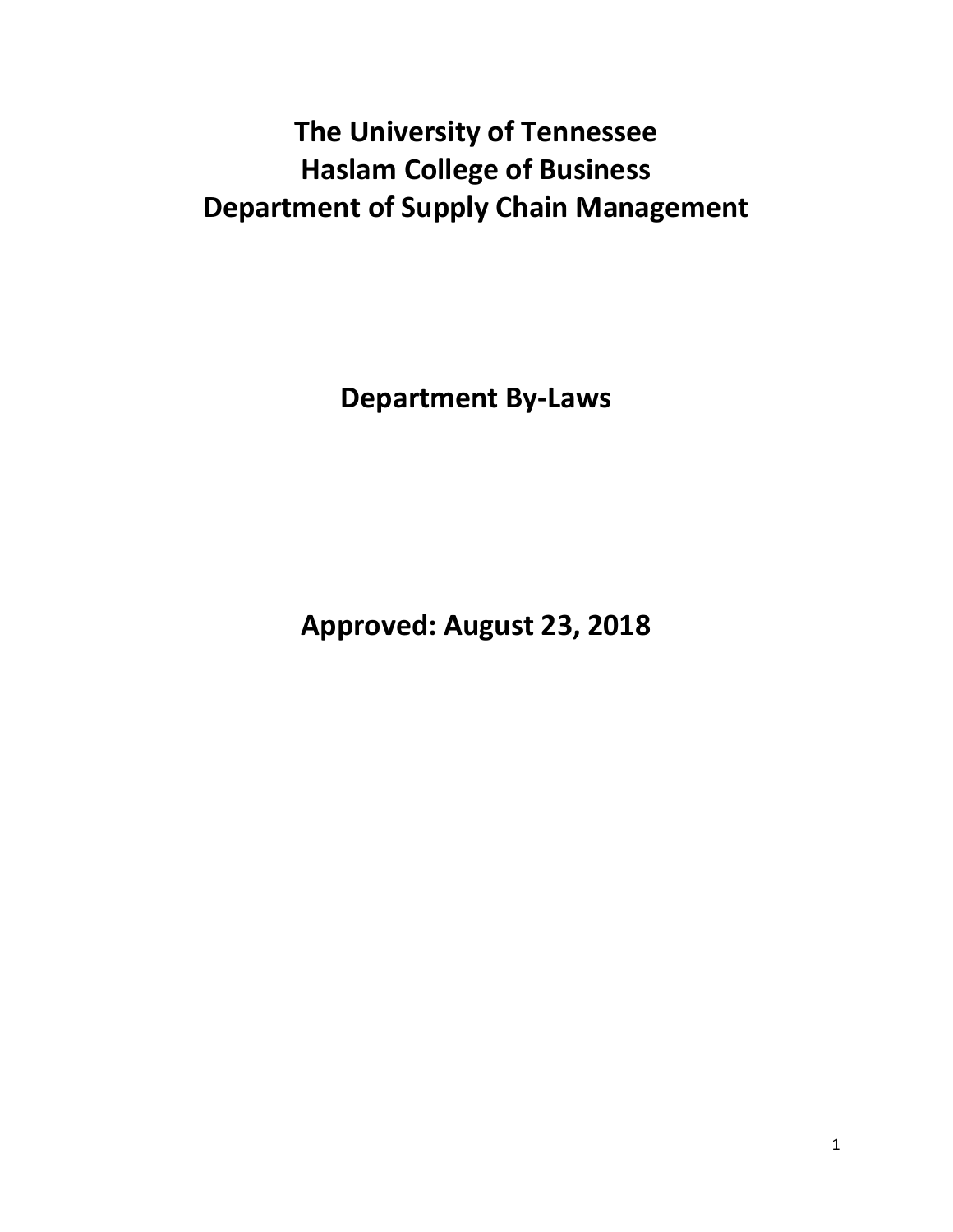#### **I. Faculty Membership in the Department**

*The purpose of these By-laws is to establish the overall organization of the Department of Supply Chain Management and to provide a vehicle supporting the cooperation, advice and consent of Department faculty in the conduct of its affairs, all within the general framework of the organization and regulations of the Haslam College of Business and the University of Tennessee-Knoxville.*

- A. Membership of the faculty of the Department of Supply Chain Management shall consist of all persons holding regular or temporary department appointments to an academic rank as lecturers, senior lecturers, distinguished lecturers, instructors, clinical professors, assistant professors, associate professors, and professors.
- B. The voting membership of the Department consists of faculty members in tenure-track (TT) and non-tenure-track (NTT)positions, including those TT members who have not yet earned tenure. This includes faculty on joint appointments with other research, administrative or teaching departments, bureaus, or offices within the university. All such persons shall enjoy full voting membership in the Department. TT faculty members have full voting privileges in the department, whereas NTT faculty are eligible to vote on all matters other than TT faculty hiring, tenure, promotion, and retention.
- C. Faculty members who are on full or part-time leaves of absence (or reduced time) shall enjoy the voting status that would be available to them were they not on leave.
- D. Departmental Emeritus Professors are nonvoting faculty members.
- E. The *Faculty Handbook* states that "visiting faculty do not participate in the governance of the department," and as such, are considered nonvoting faculty members.
- F. The Department Head (DH) and faculty share in the governance of the Department.

# **II. Departmental Meetings**

- A. Department meetings shall generally be held twice per semester during the academic year. However, additional meetings may be called by the DH or at the written request of a simple majority of the voting faculty. A quorum exists if at least one half of the voting membership is present, either physically or via live electronic communication. Proxy votes for particular agenda items may be given by a faculty member to any other voting member. In all matters, the Department Head's presence, vote, and proxy shall be counted on par with any other voting member.
- B. In the case of departmental meetings in which questions of hiring tenure-track faculty are decided, two-thirds of the voting departmental membership must be in attendance, either physically or through electronic connection, in order to constitute a quorum.
- C. For decisions other than TT faculty hiring, tenure, promotion, and retention, a simple majority of those present and those sending proxy votes and/or absentee ballots shall decide an issue. For these special types of decisions, a 2/3 majority is the minimum threshold to decide an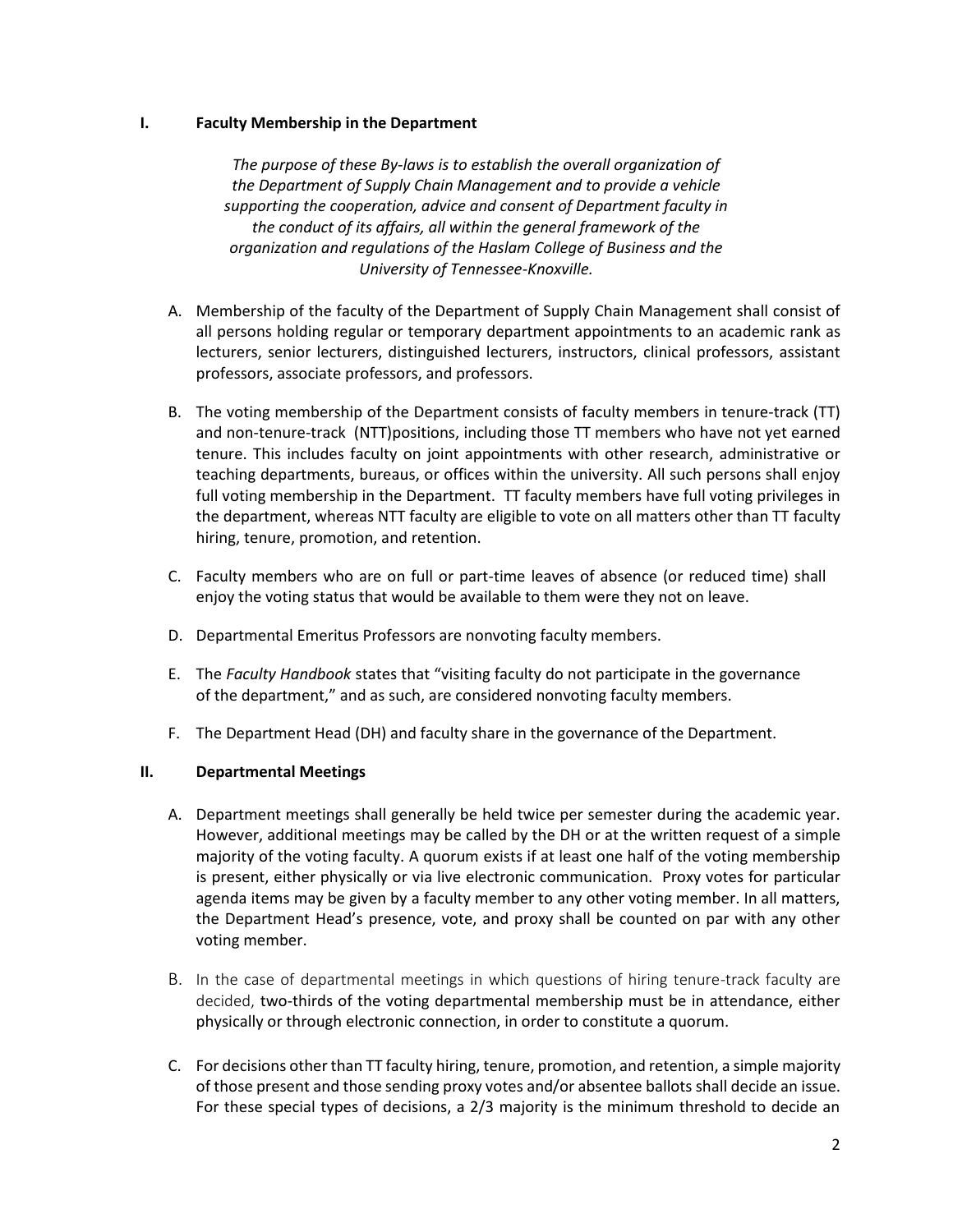issue in the affirmative, and/or render a positive recommendation. For these special decisions, the Department Head shall ensure that every voting member of the faculty who is present will have the opportunity, although not an obligation, to express an opinion on those issues that come to a vote.

- D. When any departmental issue requires a vote, any member of the faculty may call for and thereby require voting by secret ballot.
- E. The Department Head, or his/her designate, shall serve as chair of SCM Department meetings. Minutes of all faculty meetings, as well as any reports or materials submitted to the faculty during the meetings, shall be kept and made available to the faculty.
- F. An initial agenda for regular Department meetings shall be prepared by the DH and distributed in writing to the faculty at least three calendar days prior to the meeting. Additional items may then be suggested by individual faculty and, at the discretion of the DH, may then be added to the agenda. Alternatively, items may also be placed on the agenda by a written petition of twenty-five percent or more of the voting-eligible faculty. All additions to the DH's initial agenda must occur at least 48 hours prior to the meeting. Announcements, which are informational items that do not require faculty action, can be added to the agenda at any time, and/or raised during the "new business" portion of the meeting docket.
- G. If, during the meeting, a matter not on the agenda evolves into a formal motion, any voting member may request and thereby require that the motion be tabled until the next meeting.
- H. Except for votes taken on TT faculty hiring, tenure, promotion, and retention decisions, at the discretion of the DH, a vote of the faculty may be taken electronically. When electronically voting, faculty will have a minimum of three (3) business days to submit their vote after it is requested. When voting in this manner, one option available on the ballot must be to defer the vote until discussion is held at the next scheduled faculty meeting. Deferral will occur if 20% or more of the faculty members who cast a vote so request. Voting on TT faculty hiring must take place following face-to-face discussion of any and all candidates under consideration. If faculty are unable to attend a TT faculty hiring discussion in person or via electronically-mediated communications, their proxy vote(s) can be submitted to the department head via e-mail, and these proxy votes will be counted toward both the quorum count and final vote tally for the hiring decision.

#### **III. Department Committees and Course Champions**

There shall be three types of department committees:

- · Promotion and tenure committees
- · Standing committees
- · Ad hoc committees
- A. Promotion and Tenure Committees: Criteria for promotion and tenure are as set forth in the *Faculty Handbook and UT Manual for Faculty Evaluation*.
	- 1. *Committee on Promotion to Rank of Associate Professor*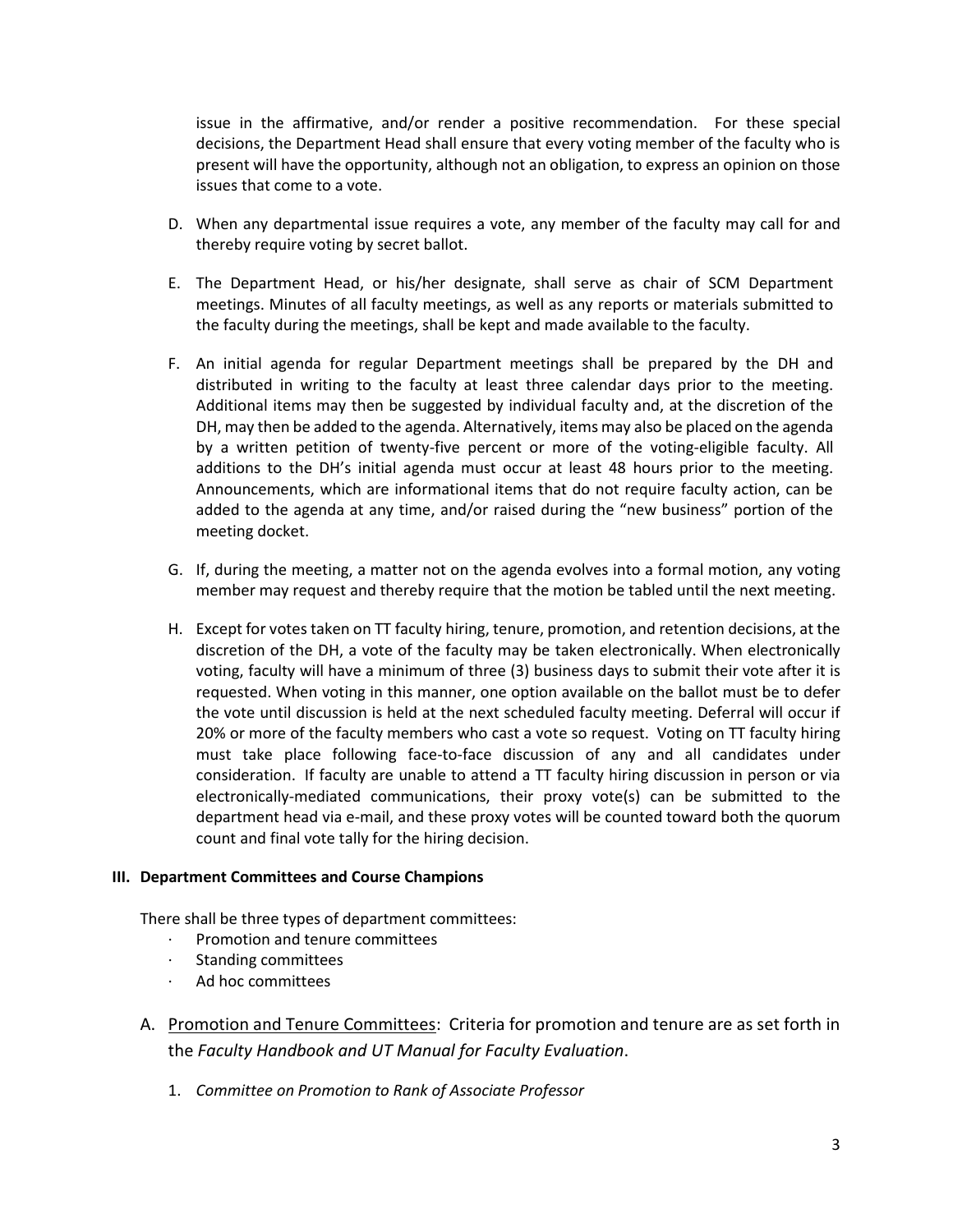This committee shall consist of all Professors and Associate Professors who hold tenure in the Department of Supply Chain Management. Its purpose shall be to report to the DH with regard to candidates for promotion to the rank of Associate Professor. Two thirds of the committee membership being in attendance, either physically or through electronic connection, shall constitute a quorum for conducting business. A vote shall be taken on the candidate's dossier and the results made part of the submitted report. Any committee member may call for a secret ballot vote. One member of the Committee shall be designated by the DH to summarize discussion and submit a formal recommendation. The DH cannot participate in this vote.

- a. The DH shall preside at meetings of the full committee and shall be responsible for calling a meeting of the committee. The time and place of meetings shall be made known to committee members at least seven calendar days in advance.
- b. Absentee votes shall be allowed if the absentee voter is willing to relinquish any claim to anonymity.
- c. In unusual circumstances, operational procedures may be altered by two-thirds vote of the committee membership.
- 2. *Committee on promotion to Rank of Professor*

This committee shall consist of all Professors who hold tenure in the Department of Supply Chain Management. Its purpose shall be to make recommendations to the DH with regard to candidates for promotion to the rank of Professor. Operational rules for this committee shall be equivalent to those of the Committee on Promotion to Rank of Associate Professor.

3. *Committee on Awarding of Tenure* 

This committee shall consist of all tenured members of the departmental faculty. Its purpose shall be to make tenure recommendations to the DH in situations in which tenure decisions must be made separate and apart from promotion recommendations and decisions. Operational rules for this committee shall be equivalent to those of the Committee on Promotion to Rank of Associate Professor.

4. *Committee on promotion for non-tenure track faculty*

If it is determined by the DH that a full-time non-tenure track faculty member is eligible to be considered for promotion, the DH will form a committee to consider the candidate's dossier and make recommendation to the DH. This committee should consist of a minimum of three faculty members, two of whom should be tenured faculty. If a NTT faculty member is included on the committee, that individual should be at a higher rank than the current rank of the candidate under review.

#### B. Standing Committees

There are four standing Department committees:

- Undergraduate Studies and Scholarships Committee
- · Graduate Studies and Scholarships Committee
- · Peer Teaching Review Committee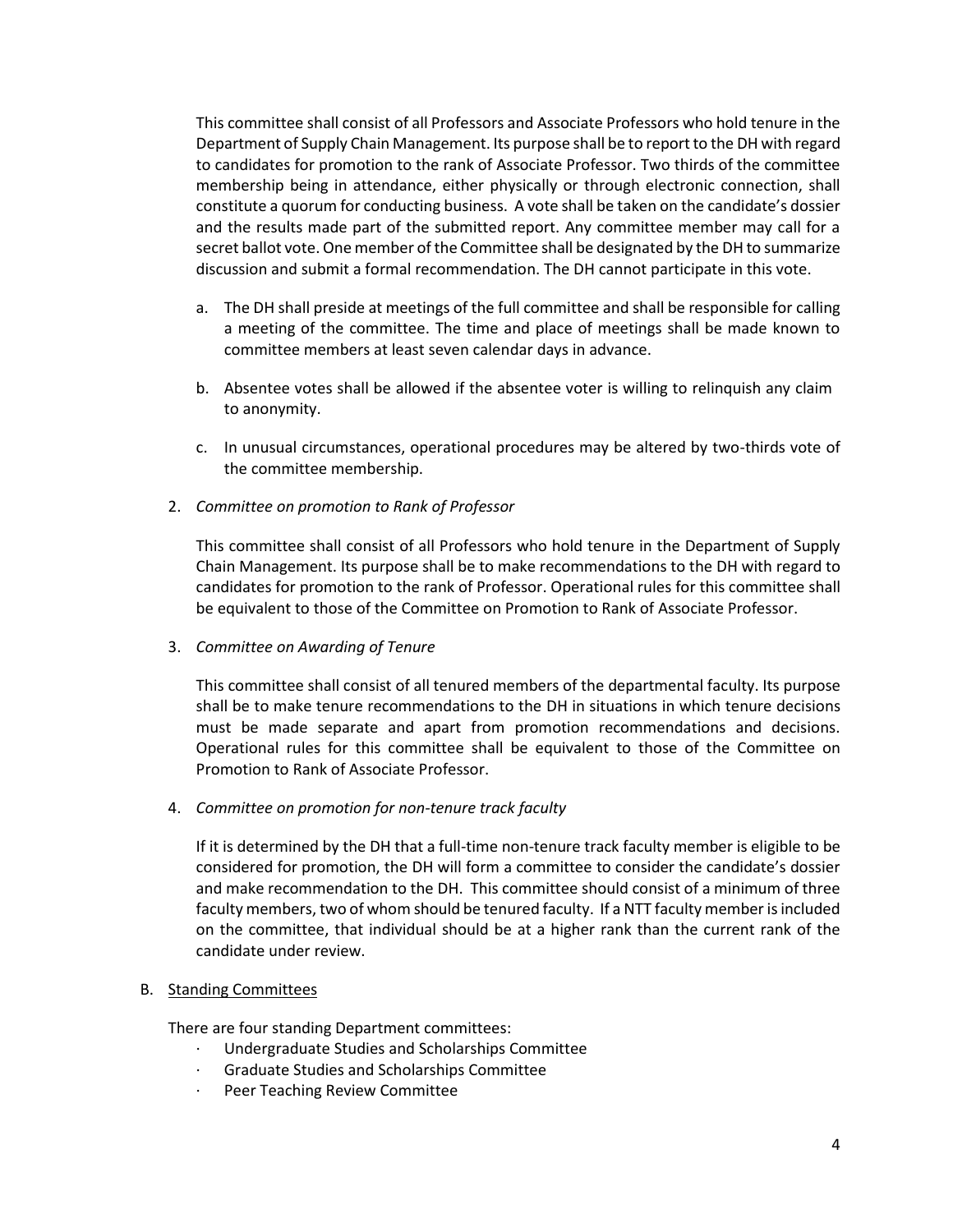- **Strategy Advisory Committee**
- 1. *The Undergraduate Studies and Scholarships Committee* will focus on curricular, strategy, and other undergraduate studies issues in Supply Chain Management, and will also administrate the selection and distribution of undergraduate scholarships to recipients. Appointment to this committee will be made by the Department Head. The committee will consist of three people: the Assistant Department Head (ADH) who will chair the committee, one NTT faculty member, and one TT faculty member. Appointments to the "Undergraduate Committee"will be made by the DH. It should meet at least once per semester to consider issues such as SACS Assurance of Learning processes, the content of major field tests, proposed curriculum changes, and any other issues assigned by the DH. One member of this committee (selected or approved by the DH) will serve on the Haslam College of Business Undergraduate Policy Committee.
- 2. *The Graduate Studies and Scholarships Committee* will focus on curricular, strategy, and other graduate studies issues in Supply Chain Management, and will also administrate the selection and distribution of graduate scholarships to recipients. Appointment to this committee will be made by the Department Head. The committee will consist of three people: the ADH, who will chair the committee; one NTT faculty member; and the SCM Ph.D. program coordinator. The appointment of the NTT faculty member to this committee will be made by the Department Head. The committee should meet at least once per academic year to consider issues involving graduate curriculum, Ph.D. program concerns or strategies, and any other relevant topics/issues assigned by the DH. One member of this committee (selected or approved by the DH) will serve on the Haslam College of Business Graduate Policy Committee.footnote it should be taken into consideration…
- 3. *The Peer Teaching Review Committee* shall consist of two SCM department faculty members. This team will conduct all peer teaching reviews required by the department during the year. The team members are appointed by the department head, and will serve staggered two-year terms for the purposes of providing continuity, i.e., each year one person is "new," and the other is in their second and final year of service. The chair of this committee is selected by the department head. At least one member of the committee must hold a TT position. Guidelines for the responsibilities of The Peer Teaching Review Committee can be found in the *Haslam College of Business, Peer Teaching Review Procedure* document.
- 4. *The Strategy Advisory Committee* will consist of the Department Head as chair, the ADH, the GSCI Executive Director and two other "at large" faculty, one of whom should be a tenured full professor holding an endowed chair or professorship. The at large members shall be elected by the voting members of the department and shall serve a three-year term.

Additional standing committees may be formed at the discretion of the DH or by consensus action of the faculty. Within ninety days of its creation any new standing committee is required to submit to the entire voting faculty a written statement describing its scope of responsibilities. Approval of this statement shall require a 2/3 majority vote of the voting-eligible faculty and the statement will then be attached to the minutes of the meeting. If a committee's scope of responsibility changes at some later date, a new statement must be submitted and approved in the same manner.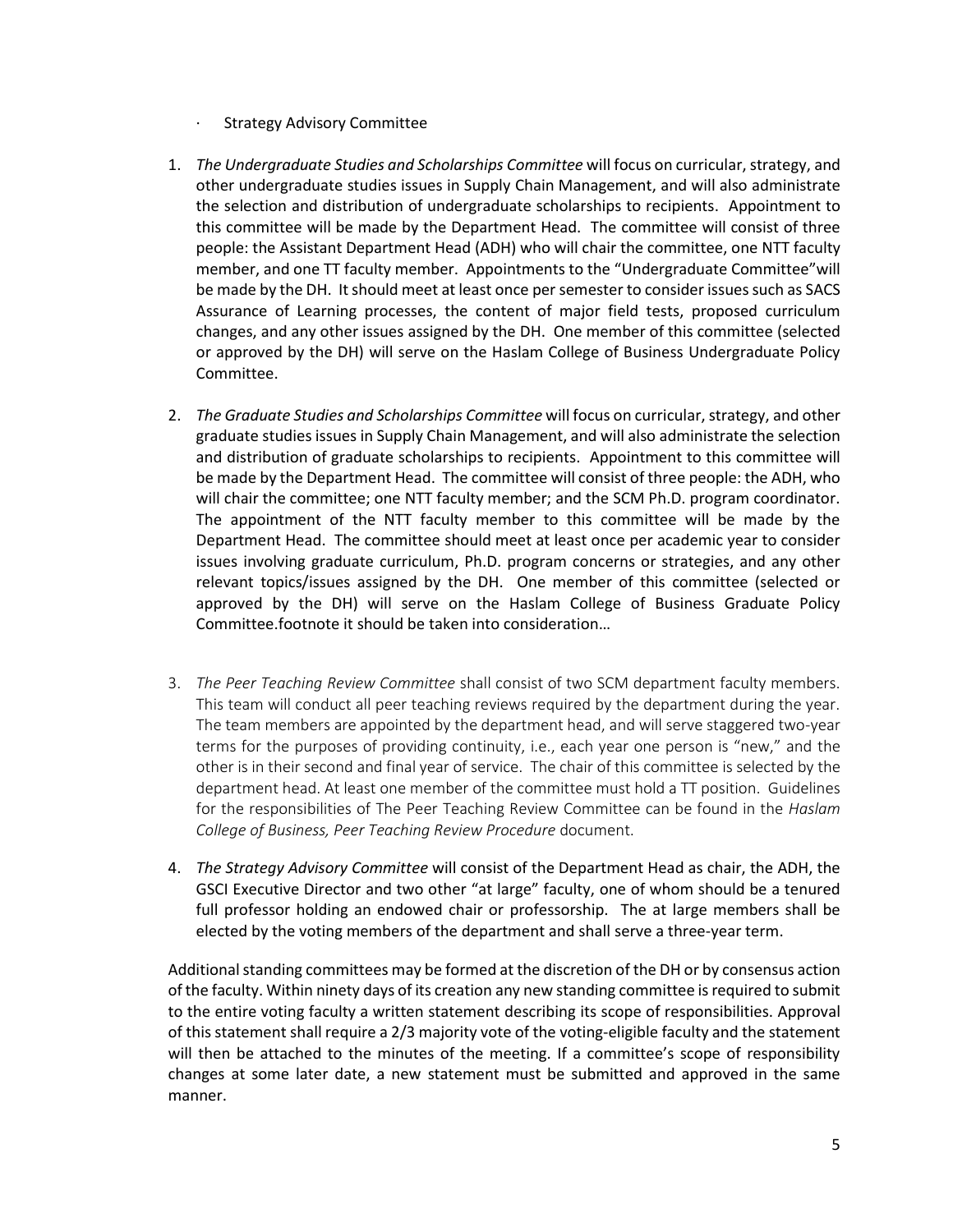Standing committees have the right and the responsibility to make motions to the faculty. Such motions do not require a second.

C. Faculty Search Committee

During periods when faculty searches are active, a search committee shall be appointed, in accordance with Haslam College and University policies.

Search committees for TT positions shall be comprised of a subset of departmental faculty selected by the DH (including a committee chair), as well as one faculty member from outside the department (nominated by the search committee and approved by the DH), and a representative from the Haslam College Office of Diversity and Community Relations.

Search committees for NTT positions shall be comprised of a subset of departmental faculty selected by the DH (including a committee chair), which will continuously coordinate with the Haslam College Office of Diversity and Community Relations, and engage with that office's personnel as requested.

In the SCM Department, search committees are not standing committees; they are appointed for the purposes of fulfilling the duties related to a single, identified search, and are then disbanded at the conclusion of a successful search or at such a time when the search is deemed "failed" or is terminated for any other reason. If a failed search occurs, any subsequent searches would require that a committee be reconvened as specified above.

D. Ad Hoc Committees

Various ad hoc committees may be constituted, under the appointment and direction of the Department Head or by consensus of the faculty to deal with particular matters as they occur.

- E. In addition to departmental committees, faculty will be expected to serve, at the discretion of the department head, as course champions for the various courses we offer at all levels of education. Ideally, no faculty member will serve as champion of more than two courses, and junior faculty will serve as champion of one course or none at all. However, in safeguarding the high quality of our programs, and given the large demand from students to take a variety of supply chain management courses, it may be necessary to deviate from these principles in select cases. Specific policies related to course champions are as follows:
	- Each course in the undergraduate and graduate programs will have a course champion that is responsible for overseeing the course development process, course content and guidelines for the course.
	- The course champion will work with the other course champions, undergraduate/graduate programs committee, and supply chain faculty to ensure that the course content meets the learning objectives for the course and that the course content fits with the overall curriculum in the supply chain program. When possible, instructors should consult with the course champion the semester prior to the teaching assignment, to fully grasp the content presentation and link to course objectives. The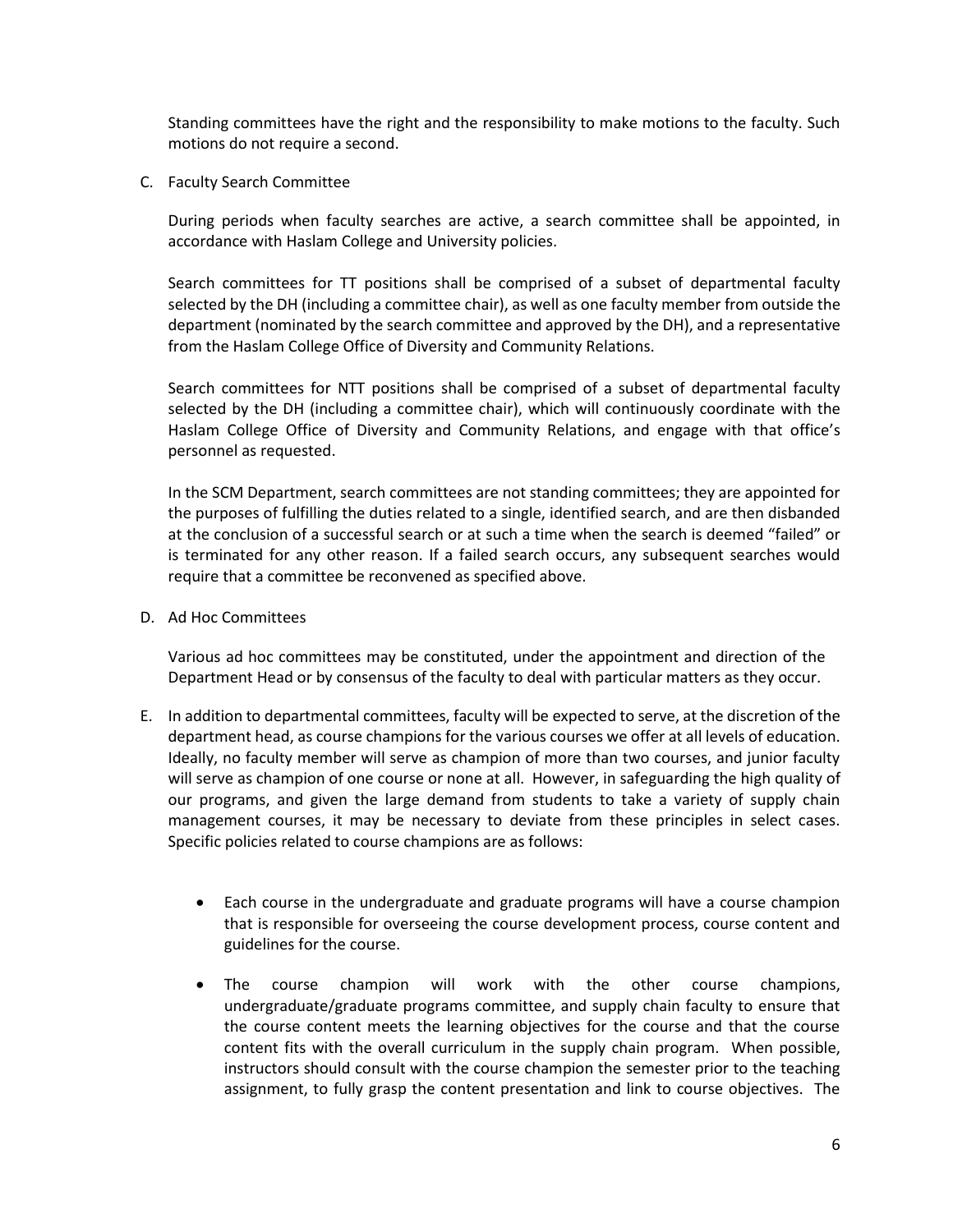Ph.D. Program Director should also work with course champions and the Department Head when Ph.D. students are assigned as instructors to provide them additional direction about the course and ensure they are prepared to properly execute the course. Course champions should be notified by the DH or ADH when a new instructor is appointed to teach a course, for the purposes of engaging in consultation.

- All instructors who teach a supply chain course will work in good faith with the course champion to ensure that their syllabus conforms to meeting the course learning objectives. All instructors will have their syllabi and/or other evidence of course content reviewed by the course champion to ensure consistency and agree not to significantly change the content of a course without first seeking the counsel of the course champion. Where possible, instructors should be allowed the latitude to teach and assess the content of a course how they see fit, as long as what they teach does not seriously deviate from the course content and objectives.
- Disagreements on course content will be brought first to the undergraduate/graduate program committee for resolution and then to the Department Head (if necessary) for a final decision.

### **IV. Department Head**

- A. Selection and Length of Term
	- 1. Selection of the DH will follow procedures as articulated in the Faculty Handbook. As part of that selection process, the voting members of the department will have the opportunity to vote on preference for department head, and that vote is reported to the Dean of the Haslam College of Business as advisory. The DH is appointed by the Dean of the Haslam College of Business. Normal term of office should be five (5) years. Renewal for another term is at the discretion of the Dean, in consultation with the faculty, as described in the Faculty Handbook.
	- 2. In accordance with the Faculty Handbook, the DH will be reviewed annually by the Dean.
- B. Assistant Department Head (ADH)
	- 1. Pending the availability of resources, and in coordination with HCB Deans and administrators, the Department Head will select, hire, and retain an ADH. The primary role of the ADH will be to assist the DH in conducting normal daily operations such as course scheduling, financial management, internal and external communications, etc., as well as the other duties described in previous sections. The ADH will also assist the DH in departmental administration and decision-making.
	- 2. The ADH should possess expertise and/or formal pedigree that would support their eligibility to teach in SCM Undergraduate and/or Graduate Programs; this teaching commitment will be an expectation within their annual workload requirements.
- C. Hiring and Retention of Non-Tenure Track Faculty
	- 1. NTT appointments are carried out at the discretion of the Department Head in a manner consistent with established department governance procedures, Haslam College of Business by-laws and the University of Tennessee policies.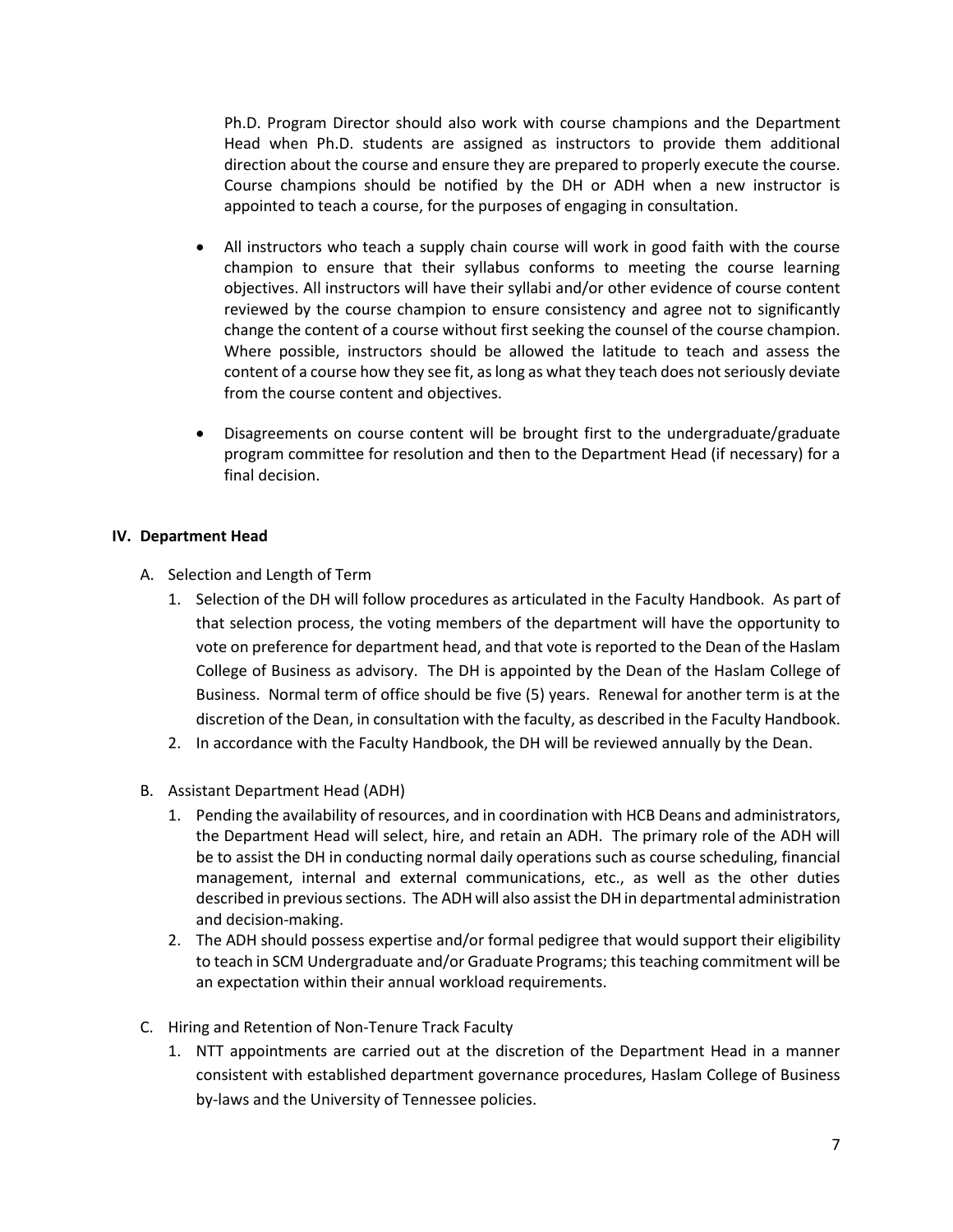- 2. Evaluation of NTT Faculty is carried out at the discretion of the Department Head. S/he will conduct such evaluations in a manner consistent with the Haslam College of Business by-laws and the University of Tennessee policies.
- D. Administration of Faculty Reviews
	- 1. Faculty Responsibilities
		- a. Unless otherwise stipulated in a written agreement with Haslam College and/or University central administration, each faculty member will contribute fully to the department. Such contributions will be divided into teaching, research and service categories. The proportions that a faculty member will contribute from each category will be established at the discretion of the DH, in consultation with the Associate Dean for Faculty and Research, in a manner consistent with the Haslam College of Business by-laws and the University of Tennessee policies. The proportions will be communicated to the faculty member during or subsequent to the administration of the annual faculty review process.
	- 2. Annual Retention Review
		- a. The DH will follow the guidelines of Haslam College of Business as set forth in the Faculty Handbook, UT Manual for Faculty Evaluation and Haslam College of Business Faculty Evaluation Procedures and Guidelines.
	- 3. Annual Faculty Evaluation
		- a. The DH will follow the guidelines of Haslam College of Business as set forth in the UT Manual for Faculty Evaluation and Haslam College of Business Faculty Evaluation Procedures and Guidelines.

# **V. Ratification and Amendment of These By-Laws**

Ratification of these by-laws may be accomplished by the process defined in Section II above. Subsequent to ratification, it may be also amended by the process defined in Section II above.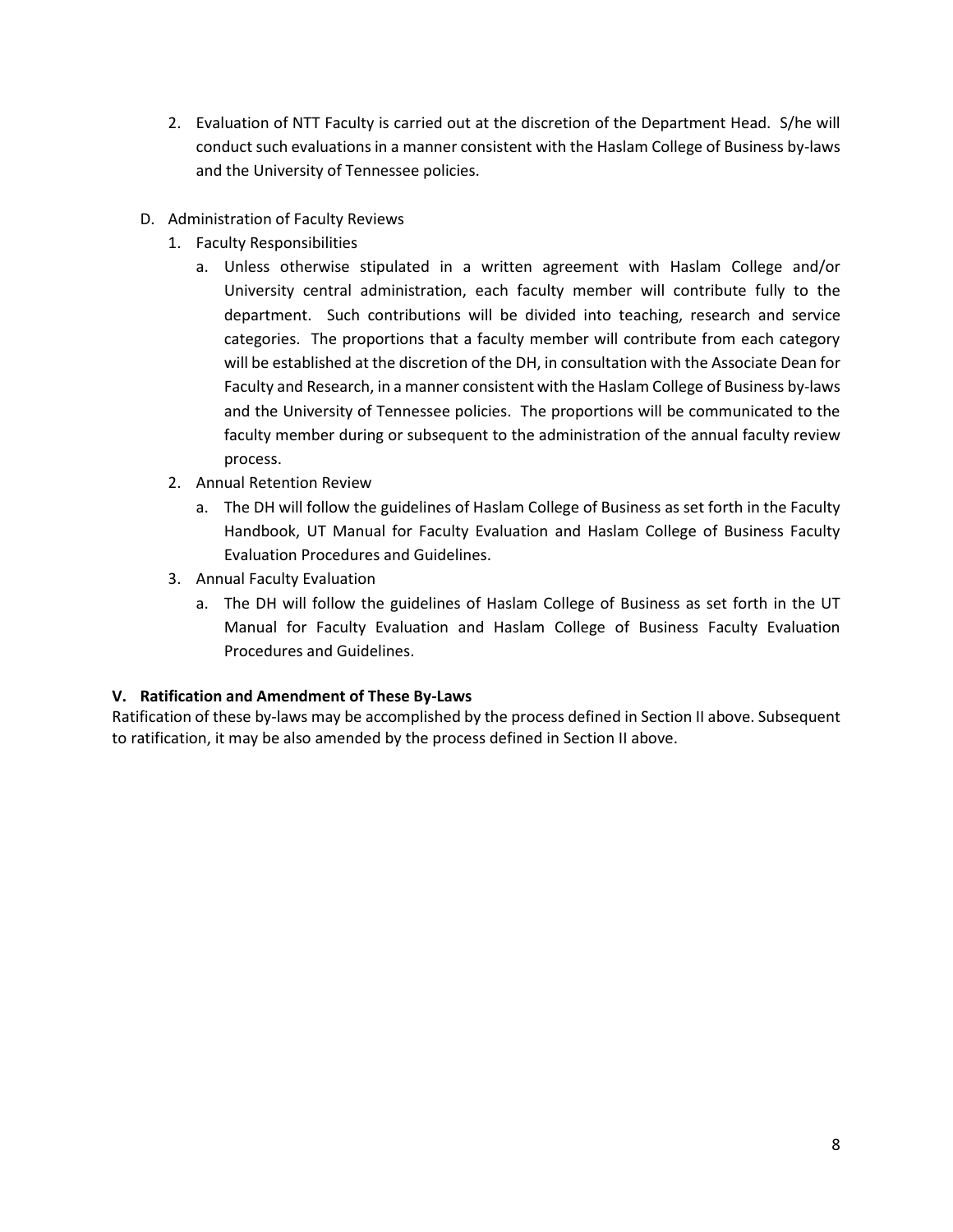# **APPENDIX SCM Department Faculty Performance Review Proposed August 2018**

Per University of Tennessee policy, all full-time faculty are evaluated on an annual basis. This includes tenured/ tenure track (TT) faculty, who are evaluated subsequent to each academic year, and non-tenure track (NTT) faculty, who are evaluated subsequent to each calendar year. Following the timeline determined by the Provost's Office, faculty submit a Faculty Accomplishment Form (FAF) and/or any other requested documents for review by the Department Head. Once the Department Head (DH) has completed his/her review, the faculty member has opportunity to review the scores given and any narrative comments, then to respond if he or she chooses. The DH review and recommendation are then forwarded to the Dean, who performs a similar review and recommendation process, with both the faculty member and department head retaining the right to respond. The Dean's office forwards all recommendations and responses to the Chief Academic Officer, who makes the final decision on the review. More details on the evaluation process can be found in the Faculty Handbook and Manual for Faculty Evaluation from the Provost's web site.

The purpose of this departmental bylaws addendum is to provide greater clarity about how the DH of the Department of Supply Chain Management will determine assessments across the various categories of the university's annual review system. Specifically, the DH will abide by the following general philosophies, definitions, principles, and guidelines when performing an annual faculty performance review:

### **Teaching**

- 1. Teaching is at the core of the duties for most faculty members. Excellence in the classroom is a basic expectation across all ranks for both TT and NTT faculty, when teaching is assigned within their annual workload. The criteria for evaluating teaching should be standard across all faculty. However, the extent to which different criteria should be used to evaluate a given faculty member should consider both experience in a course and number/sophistication of course preparations assigned in the total workload.
- 2. In evaluating teaching, the Department Head should consider not just student-generated SAIS scores, but should also consider other factors that contribute to the overall teaching mission of the department, college, and university, as appropriate for rank. There is much more to the evaluation of teaching than simply SAIS scores that reflect a faculty member's "deep and sustained commitment" to teaching. Therefore, in addition to SAIS scores, department heads should also consider broader types of mission-directed contributions when evaluating teaching. Contributions which may lead to an assessment of "exceeds expectations" or "far exceeds expectations" will typically include exceptional efforts or circumstances, including, but not limited to:
	- a. Willingness and demonstrated ability to teach multiple course preparations, or step in and take new preps when the department is in need, as appropriate to rank.
	- b. Willingness and demonstrated ability to teach in multiple programs (undergraduate, masters and PhD programs) as per departmental and college needs.
	- c. Willingness and demonstrated ability to generate innovative offerings (particularly those that have the ability to impact significant numbers of students).
	- d. Any department, college, or university awards (or finalists for awards) given for excellence in the classroom.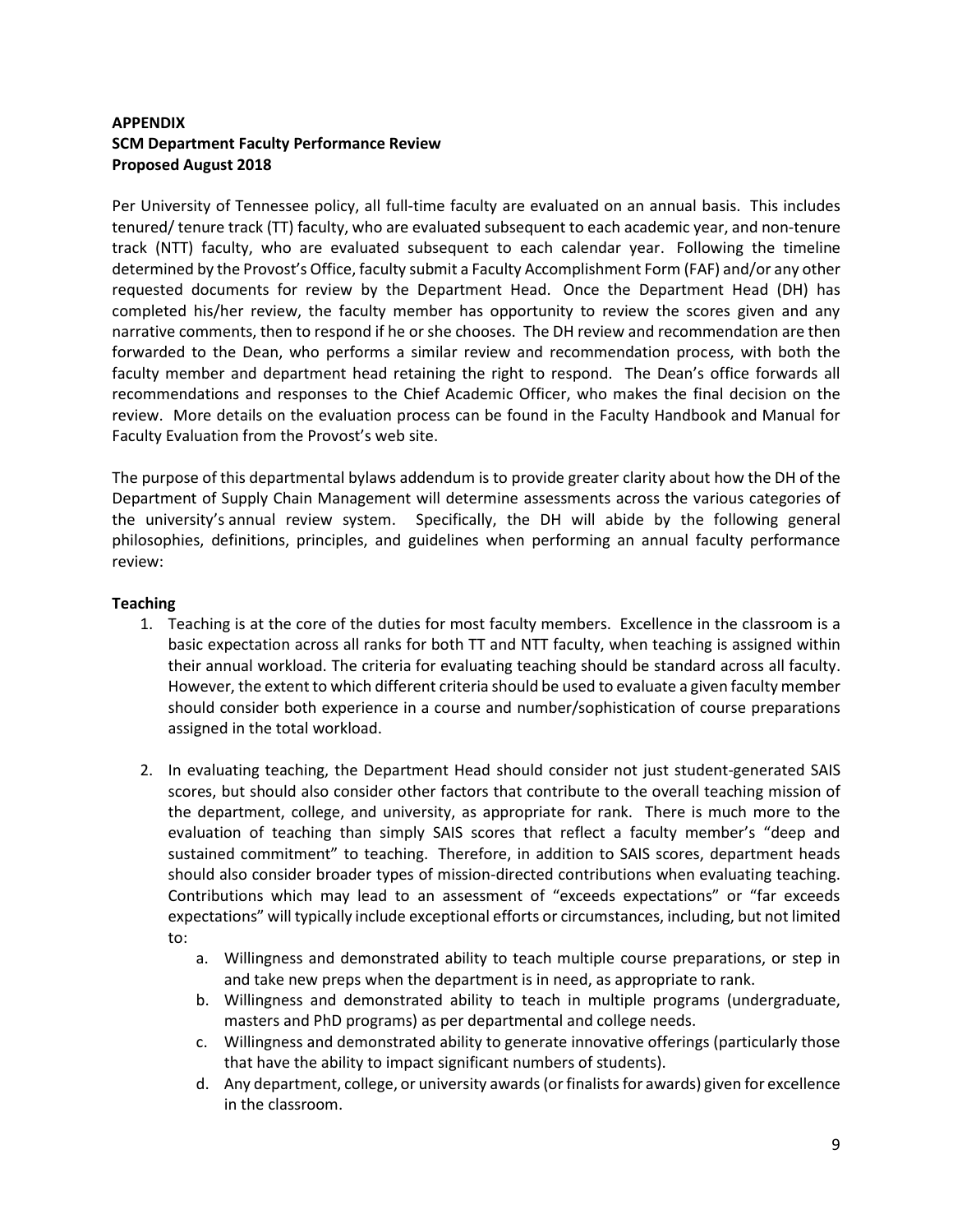- e. The rigor of the course being taught, when considered in light of intended learning goals and/or pedagogy.
- f. The grade distributions assigned by the instructor when submitting final grades.
- g. Any peer reviews (or other formal reviews) of teaching performed during the reporting period.
- h. The strategic importance of the course as it relates to the overall curriculum.
- i. Any other inputs deemed relevant by the DH due to their containing valuable information for assessing faculty teaching effectiveness, or their representation of outstanding efforts on the part of the faculty member toward pedagogical improvement or teaching excellence.
- 3. The "normal standard" for all teaching performance review scores is the rating of "meets expectations." The department head shall review teaching performance based on the criteria noted above, such that a faculty member meeting expectations is considered:
	- a. a highly competent instructor who is teaching the core learning objectives in the course(s) assigned,
	- b. as applying appropriate rigor,
	- c. to be experiencing no major organizational or pedagogical problems within the courses taught,
	- d. to be achieving strong student evaluation scores when controlling for the nature of the course and the professor's experience teaching the course, and
	- e. to be within normal departmental expectations with respect to grade distributions, topical coverage, rigor, etc.

Performance evaluation scores other than "meets expectations" should be thought of as meaningful deviations from the normal standard.

4. The inherent challenge and subjectivity of these assessments is acknowledged. However, the DH should make every effort to provide rigorous and equitable evaluations across courses, faculty members, and faculty subgroups.

# **Research/Scholarship**

- 1. Research is generally only expected from TT faculty, as determined by workload assignments made by the DH in collaboration with the Associate Dean for Faculty and Research. Research/scholarship quality is considered from a multifaceted perspective. While academic journal articles published during the three-year review period are the central consideration in assessing a research portfolio for more junior/early career stage faculty, other types of contributions during the review period are also recognized as adding value, particularly as faculty increase in seniority/are later in career stage. Indicators of quality research/ scholarship valued by Department of Supply Chain Management include:
	- a. Research published in highly-regarded academic journals;
	- b. Tangible evidence of an active and strong research pipeline;
	- c. Tangible evidence supporting that scholarly activities are having on impact on the external visibility of the faculty member, the Department and the College;
	- d. Research published in other highly regarded and widely disseminated practitioner outlets, and/or alternative knowledge products that impact the practice of supply chain management, such as proceedings, books, monographs, white papers, case studies, grants and related contract research reports and proposals. If this research direction is the exclusive pursuit of the faculty member, the direction should be vetted with the DH prior to receiving research credit for knowledge creation.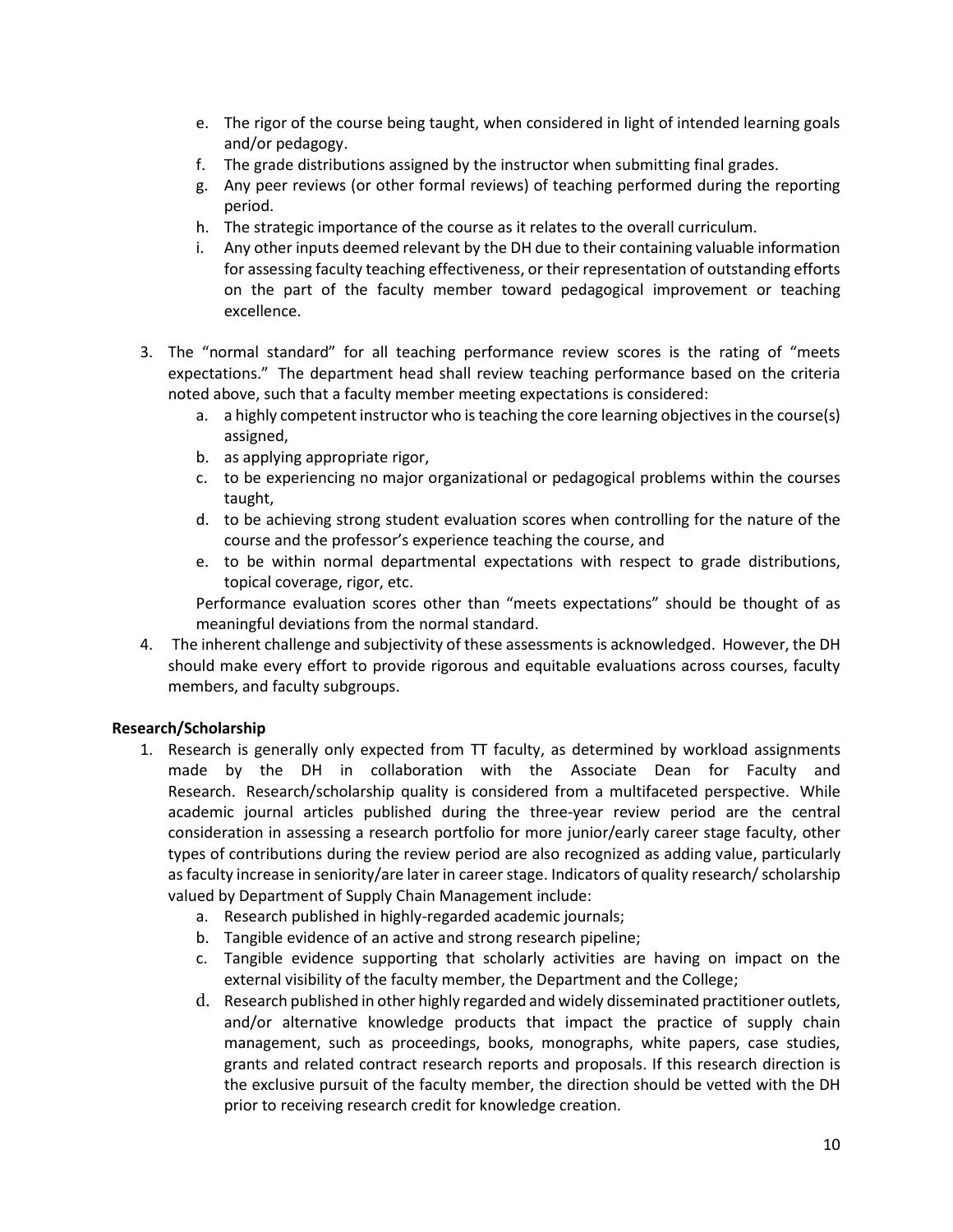- e. Any other inputs deemed relevant by the department head due to their containing valuable information for assessing the faculty member's research/scholarship accomplishments.
- 2. The weighting and ideal mix of the different types of research/scholarship is determined by a faculty member's career stage and scholarly focus, based upon agreement between the faculty member and the DH. In the earlier career stages, a central focus on academic journal articles is highly recommended. In this portion of the career, the greatest weight will be given to articles accepted for publication (during the review period) in journals on the department's HCBapproved journal list, with the weight decreasing with journal qualification classification, (i.e., Premier being the highest quality classification). As the career progresses, faculty may choose to diversify the types of audiences and correlated impacts sought in research. The following are general guidelines to be used in the determination of evaluation scores for research for various faculty levels.
	- a. *Assistant Professors* are expected to show promise in developing a program in disciplinary research and scholarship that is gaining external recognition. The probationary (pretenure) period is intended to allow time for an Assistant Professor to develop a research portfolio targeted at Premier journals that will show clear achievement of this goal. Thus, the annual reviews should shift focus from "promise" to "accomplishments" over the course of the probationary period. For assistant professors, "meets expectations" in research represents steady progress towards the establishment of a portfolio that establishes a scholarly reputation in their field, including research published by Premier journals, that would be well regarded by our peer institutions. Consideration of progress relative to peers at other institutions is a valid input for the evaluation of an assistant professor.
	- b. *Associate Professors* are expected to continue to target Premier journals and produce scholarly output that enhances their professional reputation and makes them a widelyrecognized contributor in their discipline. A rating of "meets expectations" for research should reflect an appropriate combination of quality journal contributions (per the department-approved journal lists) and other scholarly contributions. Positive deviation from "meets expectations" for research are most heavily influenced by academic journal articles, most significantly by articles published in Premier journals, and progress towards being a recognized scholar within their field. Consideration of progress relative to peers at other institutions is a valid input for the evaluation of an associate professor. Consideration of the workload units assigned to research is highly relevant in all of these assessments since, with more units comes greater output expectations.
	- c. *Professors* are expected to continue to produce scholarly output that enhances their professional reputation and makes them a widely-recognized contributor in their discipline. It is acknowledged that the mix of scholarly output may change somewhat for some full professors with longevity. A rating of "meets expectations" for research should reflect an appropriate combination of quality journal contributions (per the departmentapproved journal lists) and other scholarly activities. Consideration of the workload units assigned to research is highly relevant in all of these assessments since, with more units comes greater output expectations.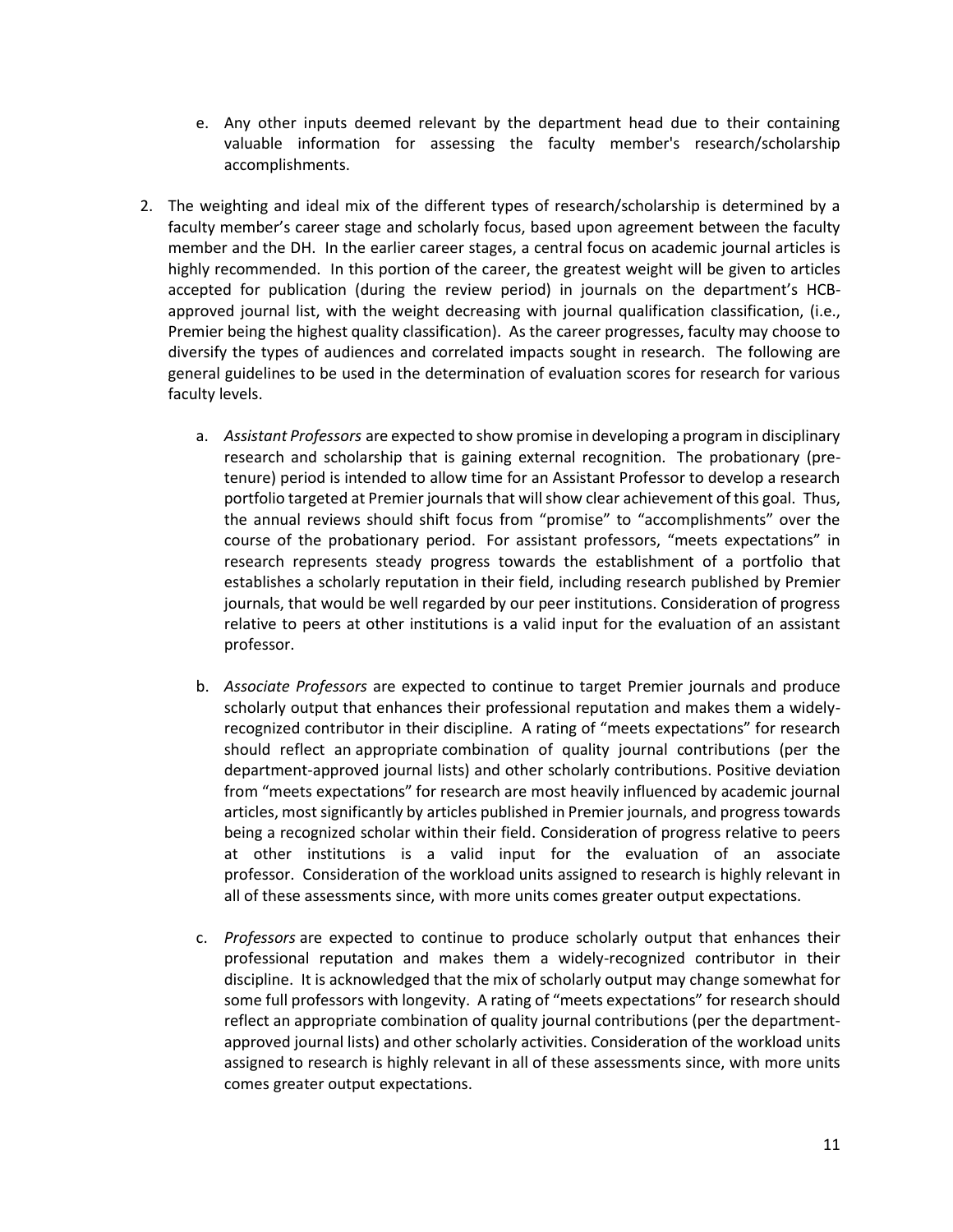#### **Service**

- 1. Service to the department, college, university, and discipline is a necessary and important element of the academic career and faculty workload. Service can take many forms, including both internal and external roles. The performance evaluation score for service reflects the relationship between service workload units and service activities. Generally speaking, service expectations for tenure track faculty are lower during the pre-tenure (probationary) period than for tenured faculty; it follows that service expectations are highest for the most senior faculty.
- 2. An evaluation score of "meets expectations" for service generally reflects competent participation in service roles in such a way that is respected by peers and adds value to the department, college, university, or discipline. Negative deviations from the "meets expectations" standard occur when service opportunitiesfail to be fulfilled or are fulfilled with an unsatisfactory degree of quality; positive deviations occur when a faculty member performs service at a greater than expected workload per their rank, and/or do so with a greater degree of quality than would be normally expected.
- 3. It is important to note that service in the Department of Supply Chain Management is evaluated along both quality and quantity dimensions. It is tempting to equivocate the undertaking of large numbers of service items with high performance on the service evaluation. However, the DH should recognize that not all service assignments are of equal difficulty or impact, and therefore s/he should weigh more heavily those items that are most difficult to successfully complete, and/or that yield the greatest overall positive impact on the focal constituency.

#### **Professionalism**

- 1. The professionalism evaluation criterion reflects a combination of interpersonal attributes which we associate with a strong and valued faculty member of the Department of Supply Chain Management, regardless of rank or tenure track / non-tenure track status. These include descriptors such as courtesy, respect, tolerance, tact, honesty, integrity, reliability, responsiveness, diligence, and collegiality. A rating of "meets expectations" reflects someone with a high level of these attributes.
- 2. In the department of Supply Chain Management, demonstration of these descriptors is a basic expectation, even if at times maintaining these attributes means setting aside personal agendas, goals and desires.
- 3. Dissenting opinions are welcomed. By maintaining a professional, team-oriented overall demeanor, even when communicating dissenting opinions, our faculty reflect that we hold ourselves to the highest standards of professionalism found in academia.
- 4. The standard expectation is that all of our faculty will "meet expectations" in terms of profesionalism by consistently adhering to the descriptions listed above, and because this is the only one of the four faculty performance dimensions that is entirely within the faculty member's individual control, any negative deviation from the descriptors is taken seriously. Alternatively, faculty members who go substantially beyond the call of duty in terms of professionalism should be recognized. Thus, though professionalism scores are not tracked at the University level, the SCM Department Head can and should use them as the basis of